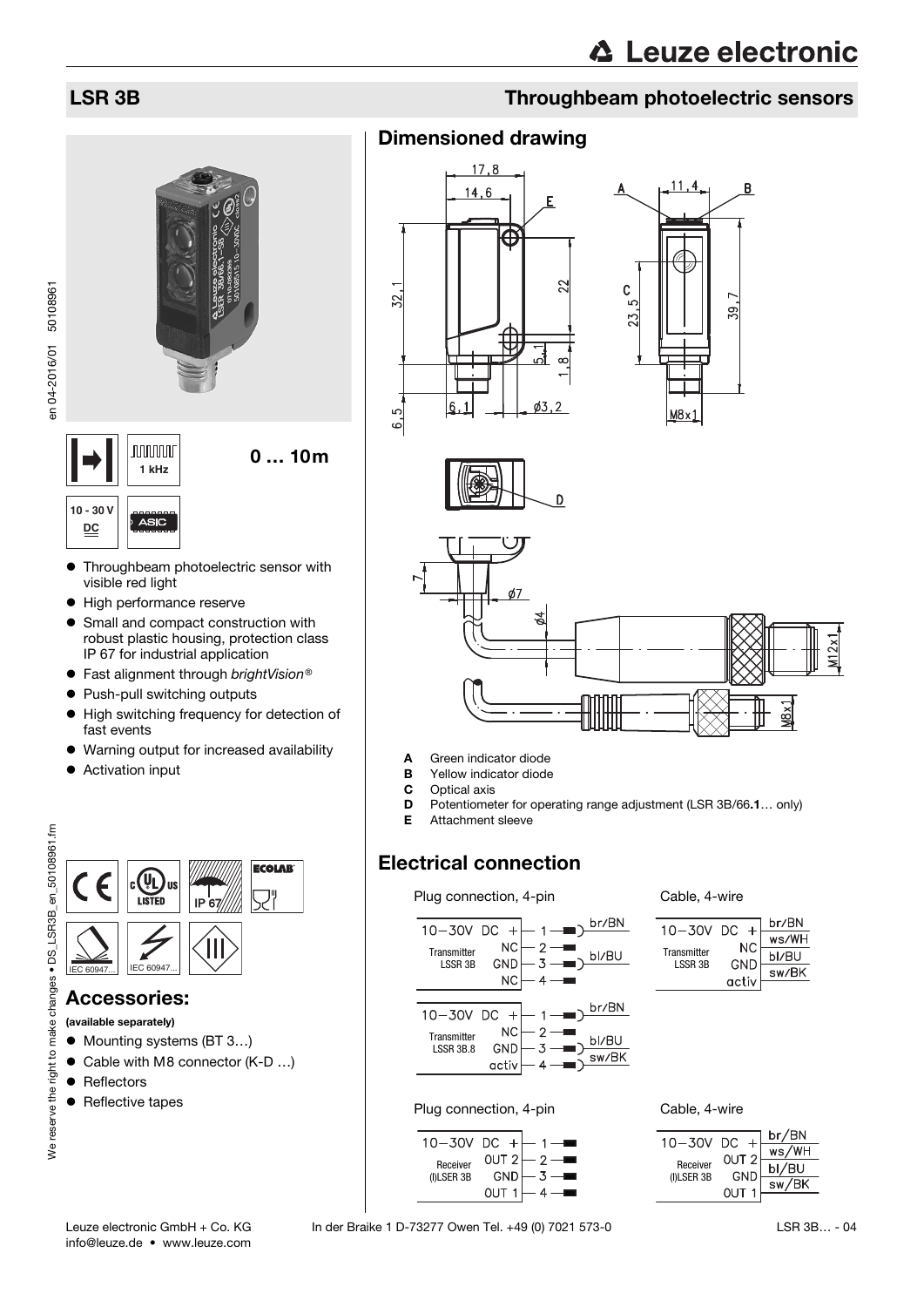# **△ Leuze electronic**

Operating range [m] Typ. operating range limit [m]

0 8.5 10

Tables

## LSR 3B



0 … 10m 0.05 … 8.5m

1,000Hz (see order guide)<br>0.5ms

10 … 30VDC (incl. residual ripple) pin 4: PNP light switching, NPN dark switching …/6 5) 1 push-pull switching output pin 4: PNP light switching, NPN dark switching permanently set or adjustable, see order guide

light path free<br>light path free, no performance reserve

plastic (PC-ABS); 1 attachment sleeve, nickel-plated steel Optics cover plastic (PMMA) with 200mm cable and connector: 20g with 2m cable: 50g connector M8 metal, 0.2m cable with connector M8

> free group (in accordance with EN 62471)<br>IEC 60947-5-2 UL 508, CSA C22.2 No.14-13 4) 8)

PNP transistor, counting principle  $\geq$  (U<sub>B</sub>-2V)/ $\leq$  2V<br>max. 100mA

6) Patent Pending Publ. No. US 7,476,848 B2

7) 2=polarity reversal protection, 3=short-circuit protection for all transistor outputs<br>8) These proximity switches shall be used with UL Listed Cable assemblies rated 30

These proximity switches shall be used with UL Listed Cable assemblies rated 30V, 0.5A min, in the field installation, or equivalent (categories: CYJV/CYJV7 or PVVA/PVVA7)

### Remarks

**Operate in accordance with intended use!**

 $\ddot{\phi}$  This product is not a safety sensor and is not intended as personnel protection.

- $\ddot{\mathbb{S}}$  The product may only be put into operation by competent persons.
- $\ddot{\mathbf{\diamond}}$  Only use the product in accordance with the intended use.

### **UL REQUIREMENTS**

Enclosure Type Rating: Type 1

**For Use in NFPA 79 Applications only.**

Adapters providing field wiring means are available from the manufacturer. Refer to manufacturers information. **CAUTION** – the use of controls or adjustments or performance of procedures other than those specified herein may result in hazardous radiation exposure.

**ATTENTION !** Si d'autres dispositifs d'alignement que ceux préconisés ici sont utilisés ou s'il est procédé autrement qu'indiqué, cela peut entraîner une exposition à des rayonnements et un danger pour les personnes.



### Remarks

A light axis consists of a transmitter and a receiver with the following designations:

| [I]LSR | $=$ Complete light axis |
|--------|-------------------------|
| LSSR   | = Transmitter           |
|        | [I]LSER = Receiver      |

### Mounting system:





1) Packaging unit: PU = 10 pcs.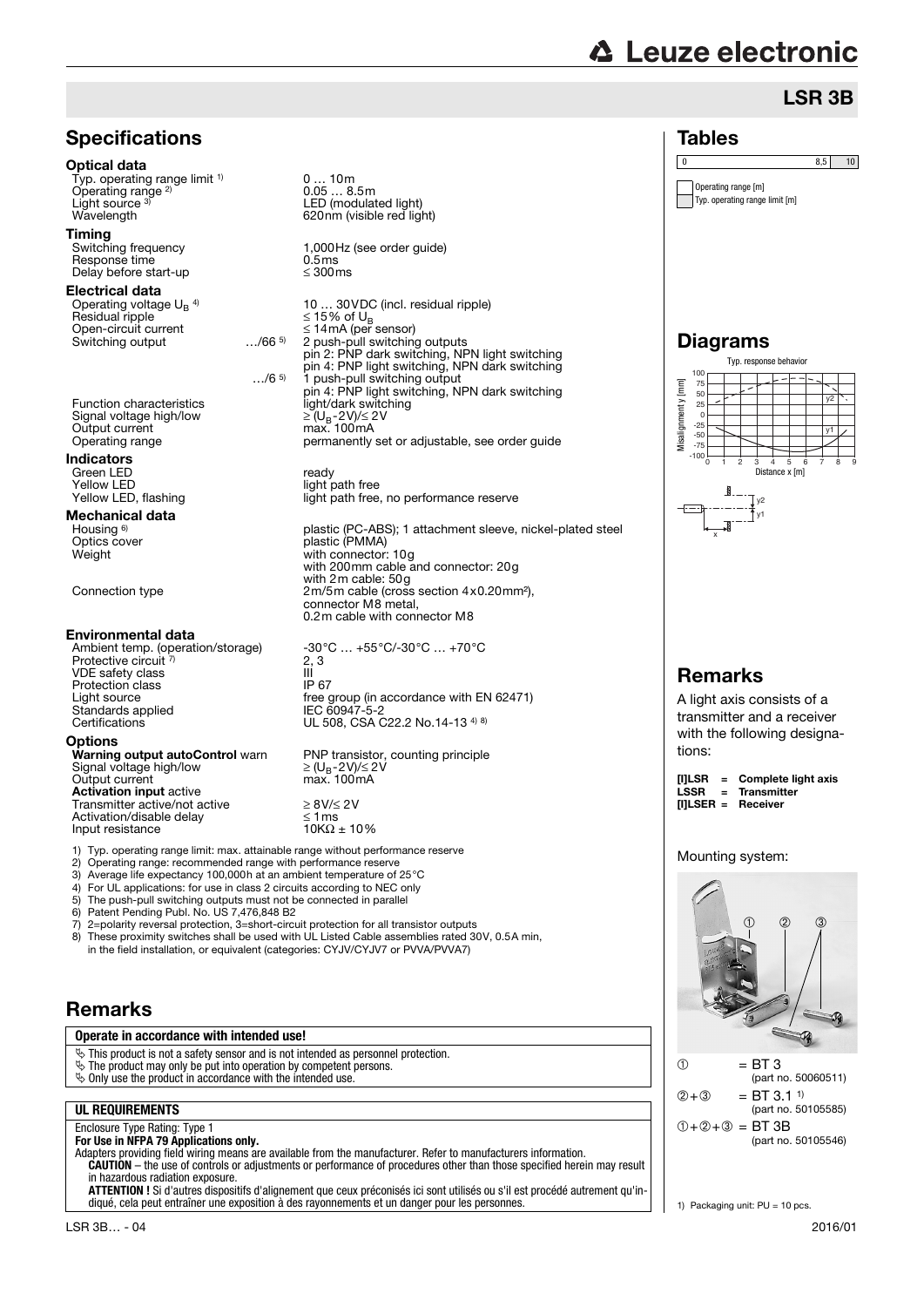### LSR 3B Throughbeam photoelectric sensors

### Order guide

| <b>Selection table</b><br>Equipment $\blacklozenge$ |                                              |                           | Order code $\rightarrow$               | <b>LSR 3B/66-S8</b><br>Part no. 50108508 (Tr)<br>Part no. 50108514 (Re) | <b>LSR 3B/66.8-S8</b><br>Part no. 50108509 (Tr)<br>Part no. 50108514 (Re) | <b>LSR 3B/66.1-S8</b><br>Part no. 50108508 (Tr)<br>Part no. 50108515 (Re) | LSR 3B/66.8<br>Part no. 50108510 (Tr)<br>Part no. 50108516 (Re) | <b>ILSR 3B/4-S8</b><br>Part no. 50108508 (Tr)<br>Part no. 50108517 (Re) | <b>ILSR 3B/4.8,200-S8</b><br>Part no. 50108512 (Tr)<br>Part no. 50108518 (Re) | <b>LSR 3B/66.8,5000</b><br>Part no. 50108511 (Tr)<br>Part no. 50108519 (Re) | LSR 3B/66.8,200-S12<br>Part no. 50111441 (Tr)<br>Part no. 50111442 (Re) | <b>LSR 3B/66,200-S12</b><br>Part no. 50111440 (Tr)<br>Part no. 50111442 (Re) |
|-----------------------------------------------------|----------------------------------------------|---------------------------|----------------------------------------|-------------------------------------------------------------------------|---------------------------------------------------------------------------|---------------------------------------------------------------------------|-----------------------------------------------------------------|-------------------------------------------------------------------------|-------------------------------------------------------------------------------|-----------------------------------------------------------------------------|-------------------------------------------------------------------------|------------------------------------------------------------------------------|
| Output 1<br>(0UT1)                                  | push-pull switching output                   |                           | light switching<br>O                   | $\bullet$                                                               | $\bullet$                                                                 | ●                                                                         | $\bullet$                                                       |                                                                         |                                                                               |                                                                             | ●                                                                       | ●                                                                            |
|                                                     |                                              |                           | dark switching                         |                                                                         |                                                                           |                                                                           |                                                                 |                                                                         |                                                                               |                                                                             |                                                                         |                                                                              |
|                                                     | PNP transistor output                        | $\overline{\mathfrak{S}}$ | light switching<br>О<br>dark switching |                                                                         |                                                                           |                                                                           |                                                                 | ●                                                                       |                                                                               |                                                                             |                                                                         |                                                                              |
|                                                     |                                              |                           | О<br>light switching                   |                                                                         |                                                                           |                                                                           |                                                                 |                                                                         |                                                                               |                                                                             |                                                                         |                                                                              |
|                                                     | NPN transistor output                        | $\ominus$                 | dark switching                         |                                                                         |                                                                           |                                                                           |                                                                 |                                                                         |                                                                               |                                                                             |                                                                         |                                                                              |
| Output 2                                            |                                              |                           | O<br>light switching                   |                                                                         |                                                                           |                                                                           |                                                                 |                                                                         |                                                                               |                                                                             |                                                                         |                                                                              |
| (OUT 2)                                             | push-pull switching output                   | $\overline{\mathfrak{S}}$ | dark switching                         | ●                                                                       |                                                                           |                                                                           | $\bullet$                                                       |                                                                         |                                                                               |                                                                             |                                                                         |                                                                              |
|                                                     | PNP transistor output                        |                           | light switching<br>О                   |                                                                         |                                                                           |                                                                           |                                                                 |                                                                         |                                                                               |                                                                             |                                                                         |                                                                              |
|                                                     |                                              | $\overline{\mathfrak{S}}$ | dark switching                         |                                                                         |                                                                           |                                                                           |                                                                 |                                                                         |                                                                               |                                                                             |                                                                         |                                                                              |
|                                                     | NPN transistor output                        |                           | ∩<br>light switching                   |                                                                         |                                                                           |                                                                           |                                                                 |                                                                         |                                                                               |                                                                             |                                                                         |                                                                              |
|                                                     |                                              | $\ominus$                 | dark switching                         |                                                                         |                                                                           |                                                                           |                                                                 |                                                                         |                                                                               |                                                                             |                                                                         |                                                                              |
|                                                     | warning output<br>(PNP transistor)           | $\overline{\mathbb{C}}$   | O<br>light switching                   |                                                                         |                                                                           |                                                                           |                                                                 | $\bullet$                                                               | ●                                                                             |                                                                             |                                                                         |                                                                              |
| Connection                                          | cable 2,000mm                                |                           | 4-wire                                 |                                                                         |                                                                           |                                                                           | ●                                                               |                                                                         |                                                                               |                                                                             |                                                                         |                                                                              |
|                                                     | M8 connector, metal                          |                           | 3-pin                                  |                                                                         |                                                                           |                                                                           |                                                                 |                                                                         |                                                                               |                                                                             |                                                                         |                                                                              |
|                                                     | M8 connector, metal                          |                           | 4-pin                                  |                                                                         |                                                                           |                                                                           |                                                                 | ●                                                                       |                                                                               |                                                                             |                                                                         |                                                                              |
|                                                     | M8 connector, metal, snap-on                 |                           |                                        |                                                                         |                                                                           |                                                                           |                                                                 |                                                                         |                                                                               |                                                                             |                                                                         |                                                                              |
|                                                     | 200 mm cable with M8 connector               |                           | 3-pin                                  |                                                                         |                                                                           |                                                                           |                                                                 |                                                                         |                                                                               |                                                                             |                                                                         |                                                                              |
|                                                     | 200 mm cable with M8 connector               |                           | 4-pin                                  |                                                                         |                                                                           |                                                                           |                                                                 |                                                                         | $\bullet$                                                                     |                                                                             |                                                                         |                                                                              |
|                                                     | 200 mm cable with M12 connector              |                           | 4-pin                                  |                                                                         |                                                                           |                                                                           |                                                                 |                                                                         |                                                                               |                                                                             |                                                                         |                                                                              |
|                                                     | cable 5,000mm<br>4-wire                      |                           |                                        |                                                                         |                                                                           |                                                                           |                                                                 |                                                                         |                                                                               |                                                                             |                                                                         |                                                                              |
| Configuration                                       | permanently set to maximum range             |                           |                                        | $\bullet$                                                               |                                                                           |                                                                           | $\bullet$                                                       | ●                                                                       | ●                                                                             |                                                                             |                                                                         |                                                                              |
|                                                     | potentiometer, rotational angle approx. 250° |                           |                                        |                                                                         |                                                                           | ●                                                                         |                                                                 |                                                                         |                                                                               |                                                                             |                                                                         |                                                                              |
| Features                                            | activation input                             |                           |                                        |                                                                         |                                                                           |                                                                           | $\bullet$                                                       |                                                                         |                                                                               |                                                                             | ●                                                                       |                                                                              |
|                                                     |                                              |                           |                                        |                                                                         |                                                                           |                                                                           |                                                                 |                                                                         |                                                                               |                                                                             |                                                                         |                                                                              |
|                                                     |                                              |                           |                                        |                                                                         |                                                                           |                                                                           |                                                                 |                                                                         |                                                                               |                                                                             |                                                                         |                                                                              |

 $\frac{1}{2}$ 

 Adapter plate: BT 3.2 (part no. 50103844) for alternate mounting on 25.4mm hole spacing (Omron E3Z, Sick W100…)